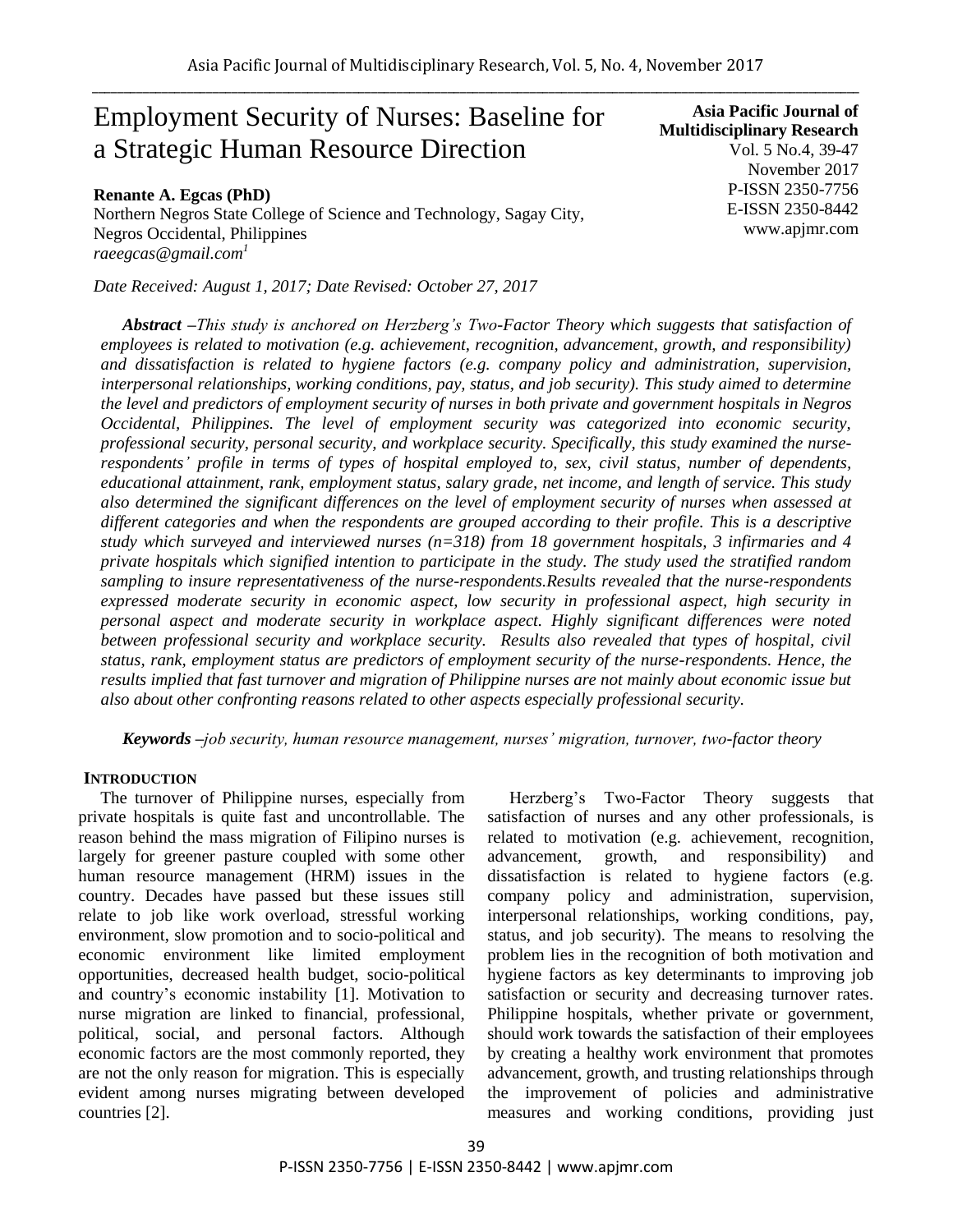compensation, and ensuring job security. The attainment of these objectives can only be made possible through the collaboration of the different sectors of society in coming up with legislations and policies that seek to weave patient and health care professional security [3].

To reduce the turnover of Philippine-educated and trained nurses, employers/government must implement strategies to encourage these registered nurses to stay.

Hence, this study was conducted to have baseline data towards innovating a more strategic human resource management (HRM) education and training especially for aspiring nurse-leaders.

## **OBJECTIVES OF THE STUDY**

This study aimed to determine the level of employment security of nurses in both private and government hospitals in Negros Occidental, Philippines. The level of employment security was categorized into economic security, professional security, personal security, and workplace security.

Specifically, this established the nurse-respondents profile in terms of types of hospital employed to, sex, civil status, number of dependents, educational attainment, rank, employment status, salary grade, net income, and length of service. This study also determined the significant differences on the level of employment security of nurses when assessed at different categories and when grouped according to their profile and the regression analysis determined the predictors of the nurses' employment security. Related hypotheses were tested in this study.

## **MATERIALS AND METHODS**

This is a descriptive study conducted to describe the employment security of nurses in both private and government hospitals in the province of Negros Occidental, Philippines. The respondents were 318 nurses sampled from 1,404 nurse-population from 18 government hospitals, 3 infirmaries and 4 private hospitals which signified intention to participate in the study. The study used the stratified random sampling to insure representativeness of the nurses in hospitals which signified participation in the study. The sample was computed using the Slovin's formula. In coming up with the sample, the researcher considered the following: 1) agreement of the hospitals and infirmaries to the research; 2) geographical distribution of hospitals and infirmaries in different cities and municipalities in the entire province; and 3) existence of Human Resource (HR) programs in these respondent-healthcare organizations.

This study used survey questionnaire comprised of 2 parts, namely: the respondents' profile and the employment security. Four sub-parts composed the employment security questionnaire such as: economic security, professional security, personal security, and workplace security. The instrument underwent validation by experts in research and in nursing practice. It also obtained a reliability index of .922 via analysis of the scores of 40 dry-run respondents using Cronbach's Alpha.

The survey questionnaire was administered after obtaining permission from the respective research ethics committees of the participating hospitals. The nurserespondents signed the informed consents before they answered the survey questionnaire. To further validate quantitative results, this study made use of interview and focus group discussion.

The data were collected and analyzed using frequency, percentage, mean, and standard deviation. The interpretation of the mean scores were based on the scale/range such as: 4.20 - 5.0-Very Adequate/Very High Security; 3.40 - 4.19-Adequate/High Security; 2.60 - 3.39-Barely Enough/Moderate Security; 1.80 - 2.59-Inadequate/Low Security; 1.00 - 1.79- Very Inadequate/Very Low Security; 0 – 0.99- Not Existing/No Security.The significant differences among the variables, parameters and areas of employment security were computed using ANOVA. Regression analyses identified which profile variables are predictors of employment security of nurses based on the alpha level of 0.05.

## **RESULTS AND DISCUSSION**

| Table 1. Profile of the Respondents |  |  |  |  |  |
|-------------------------------------|--|--|--|--|--|
|-------------------------------------|--|--|--|--|--|

| Variables               | f   | $\%$  |  |
|-------------------------|-----|-------|--|
| <b>Type of Hospital</b> |     |       |  |
| Government              | 201 | 63.2  |  |
| Private                 | 117 | 36.8  |  |
| Total                   | 318 | 100   |  |
| <b>Sex</b>              |     |       |  |
| Male                    | 109 | 34.27 |  |
| Female                  | 202 | 63.5  |  |
| (Did not answer)        | 7   | 2.2   |  |
| Total                   | 318 | 100   |  |
| <b>Civil Status</b>     |     |       |  |
| Single                  | 177 | 55.7  |  |
| Married                 | 115 | 36.2  |  |
| Widow                   | 3   | .9    |  |
| Widower                 | 2   | .6    |  |
| Separated               | 1   | .3    |  |
| (Did not answer)        | 20  | 6.3   |  |
| Total                   | 318 | 100   |  |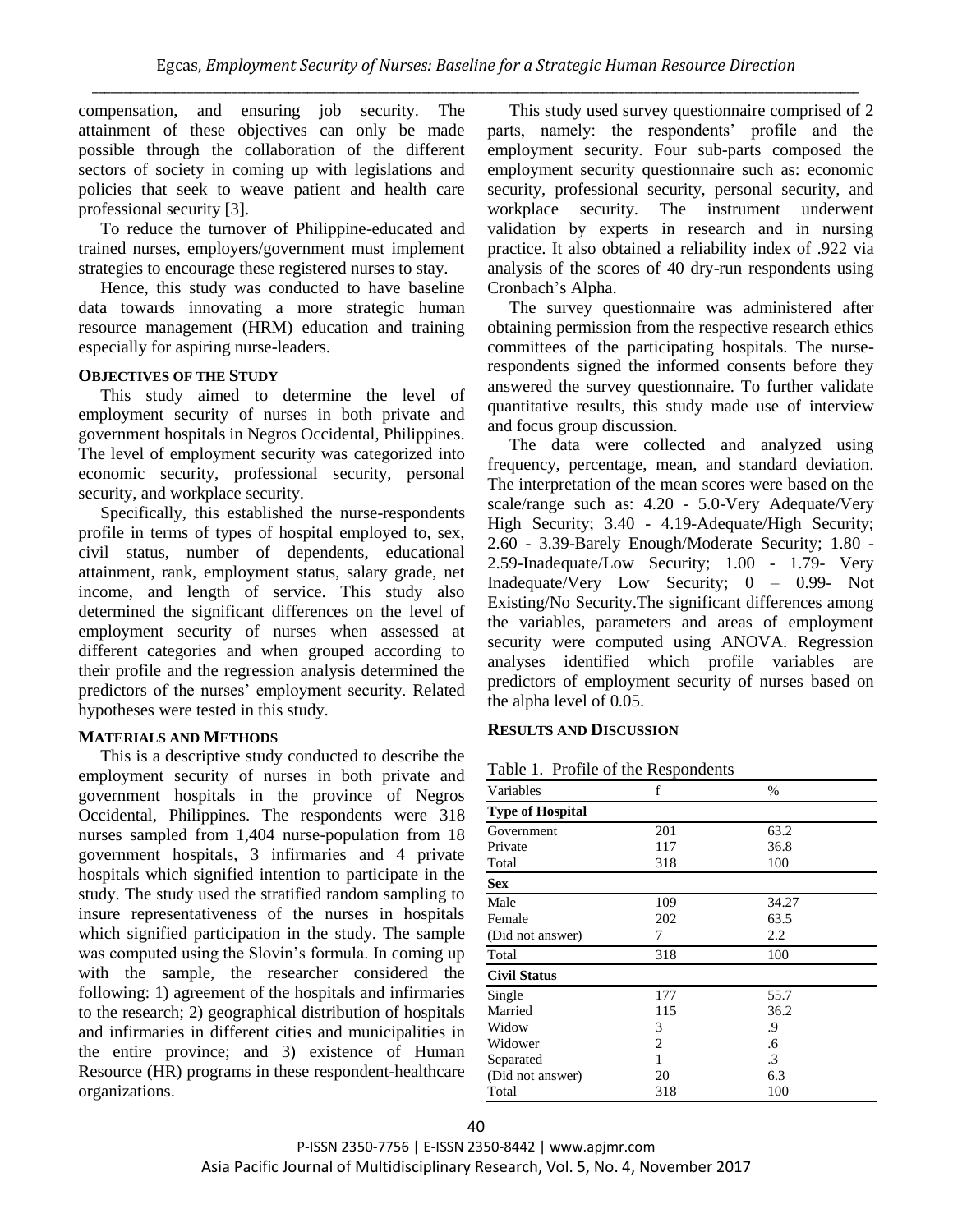| Table 1 (CONT). Profile of the Respondents                       |                |       |
|------------------------------------------------------------------|----------------|-------|
| <b>Number of Respondents</b>                                     |                |       |
| Less than 3                                                      | 9              | 2.83  |
| 3 and more                                                       | 299            | 97.17 |
| Total                                                            | 318            | 100   |
| <b>Educational Attainment</b>                                    |                |       |
| Bachelor's Degree                                                | 193            | 62.7  |
| Masters (units only)                                             | 76             | 24.7  |
| Masters (full-fledge)                                            | 38             | 12.3  |
| Doctorate (units only)                                           | 0              | 0     |
| Doctorate (full-fledge)                                          | 1              | .3    |
| (Did not answer)                                                 | 10             | 3.1   |
| Total                                                            | 318            | 100   |
| Rank                                                             |                |       |
| Nurse 1                                                          | 108            | 34.0  |
| Nurse 2                                                          | 17             | 5.3   |
| Nurse 3                                                          | 9              | 2.8   |
| Nurse 4                                                          | $\overline{c}$ | .6    |
| (Unclassified)                                                   | 136            | 42.8  |
| Total                                                            | 318            | 100   |
| Note: These "unclassified" are contractual nurses and/or private |                |       |
| hospital nurses whose ranks are of different nomenclature.       |                |       |
| <b>Employment Status</b>                                         |                |       |
| Permanent                                                        | 209            | 65.7  |
| Contractual                                                      | 38             | 11.9  |
| Job Order                                                        | 62             | 19.5  |
| (Did not answer)                                                 | 9              | 2.8   |
| Total                                                            | 318            | 100   |
| <b>Salary Grade</b>                                              |                |       |
| SG <sub>10</sub>                                                 | 22             | 6.9   |
| SG 11                                                            | 93             | 29.2  |
| SG 12                                                            | 6              | 1.9   |
| SG 14                                                            | 1              | .3    |
| SG 15                                                            | 10             | 3.1   |
| SG 17                                                            | 8              | 2.5   |
| SG 20                                                            | 1              | .3    |
| (Did not answer)                                                 | 177            | 55.7  |
| Total                                                            | 318            | 100   |
| Note: Those who did not answer are contractual nurses and/or     |                |       |
| private hospital nurses whose salary grades are of different     |                |       |
| nomenclature.                                                    |                |       |
| <b>Net Income</b>                                                |                |       |
| 5000-14900                                                       | 196            | 61.6  |

| 5000-14900               | 196 | 61.6 |  |
|--------------------------|-----|------|--|
| 15000-24999              | 107 | 33.6 |  |
| 25000-34999              | 13  | 4.1  |  |
| 35000-50000              |     | .3   |  |
| (Did not answer)         |     | .3   |  |
| Total                    | 318 | 100  |  |
| <b>Length of Service</b> |     |      |  |
| Below 7 years            | 306 | 96.2 |  |
| 7 years and above        | 12  | 3.8  |  |
| Total                    | 318 | 100  |  |
|                          |     |      |  |

## *Types of the Hospital*

Among the 318 respondents, 201 or 63.2% worked in government hospitals while 117 or 36.8% worked in private hospitals. The sampling of respondents is consistent to the fact that there are more government hospitals/rural health units/infirmaries than their private counterparts in the province.

#### *Sex*

There were 202 or 63.5% female respondents and 109 or 34.27% male respondents. The 7 or 2.2% were either confused of their sexuality or inadvertently missed to mark the instrument. The figures are consistent to the fact that nursing is a female-dominated profession.

#### *Civil Status*

Most of the respondents were single comprising 55.7%.

#### *Number of Dependents*

Although mostly single, most respondent had 3 or more dependents (97.17 %). This result was confirmed by the respondents during validation interview that most of them are heads of the family.

#### *Educational Attainment*

Majority of the respondents were Bachelor's Degree holders numbering to 193 or 62.7%. There were 76 or 24.7% with Masters units and 38 or 12.3% were fullfledged Masters.

#### *Rank/Position*

Thirty-four percent of the respondents were Nurse 1 while there were only 17 or 5.3% Nurse 2, 9 or 2.8% Nurse 3 and 2 or .6% Nurse 4. Majority of the respondents (136 or 42.8%) did not mark any rank because they were in contractual or job-order status and private hospital nurses whose ranks were of different nomenclature.

#### *Employment Status*

Majority of the respondents (209 or 65.7%) were in Permanent Status both in government and private hospitals, while 38 or 11.9% were in Contractual Status and 62 or 19.5% were in Job Order Status.

#### *Salary Grade*

Consistent to the majority ranks of the respondents were their salary grades– SG11 (93 or 29.2%) which is the entry level salary of government nurses equivalent to Php18, 549.00 or roughly USD371. Few marked SG 10 (22 or 6.9%), SG 12 (6 or 1.9%), SG 14 (1 or 0.3%), SG 15 (10 or 3.1 %), SG 17 (8 or 2.5%) and SG 20 (1 or 0.3%). There were 177 or 55. 7% who did not mark

P-ISSN 2350-7756 | E-ISSN 2350-8442 | www.apjmr.com Asia Pacific Journal of Multidisciplinary Research, Vol. 5, No. 4, November 2017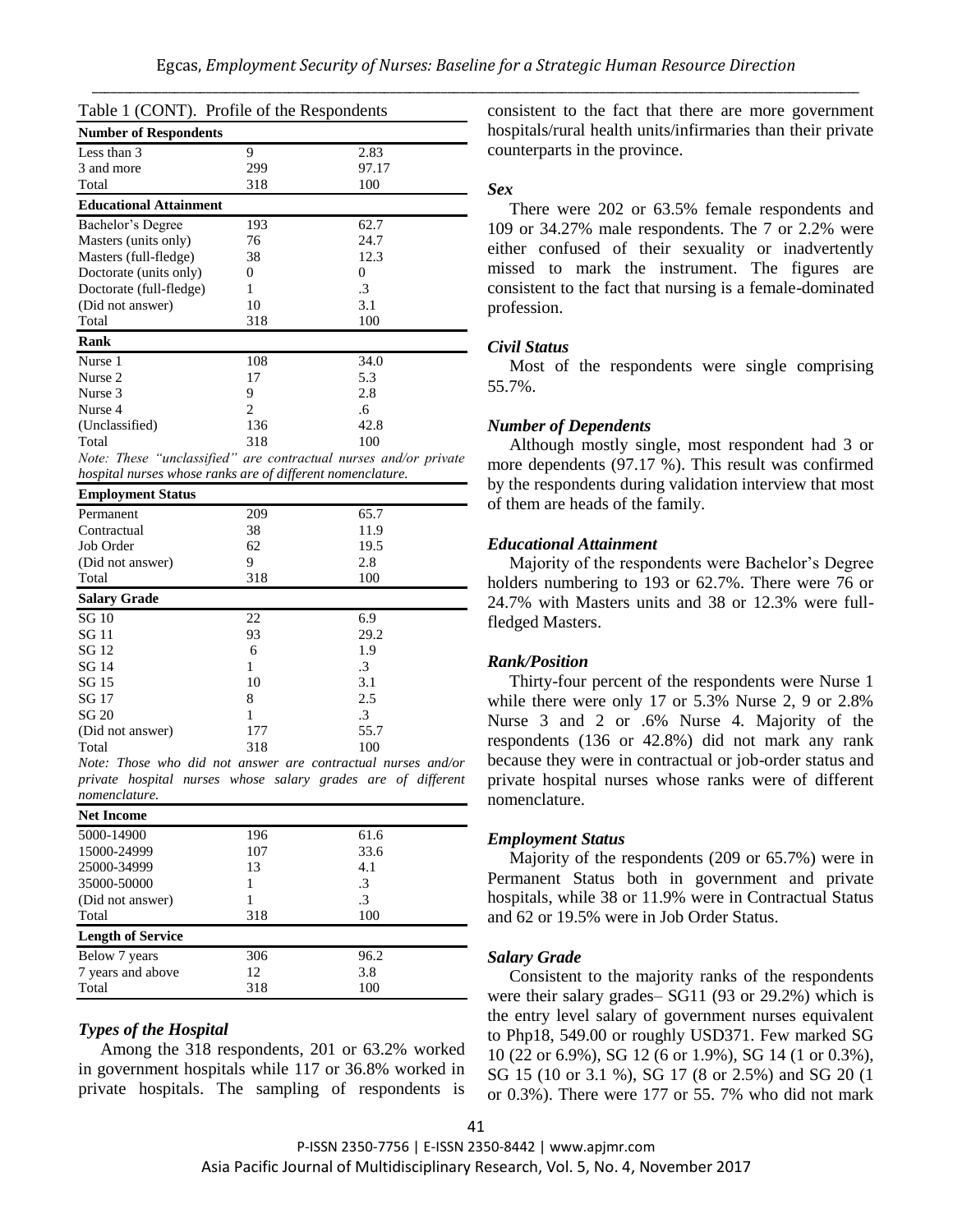their salary grade because they were either in contractual or job-order status and private hospital nurses whose salary were of different grade classification. The results support the claim of Payscale.com (2016) research that the average pay for a Philippine Registered Nurse (RN) is Php123,709 or approximately USD2,500 per year [4]. This amount is equivalent to a monthly salary of a nurse abroad.

## *Net Income*

Majority of the respondents (196 or 61.6%) claimed that their net monthly income ranged within Php5000 to Php14,900 (USD100 to USD298). The figure included their salary and income from other sources e.g. business, allotment, etc. There were 107 or 33.6 percent marked an income bracket of Php15,000 to Php24,999 (USD300 to USD499.98).

## *Length of Service*

A great majority (306 or 96.2%) of the respondents were in the service 7 years or below. This result is supported by Payscale.com (2016) research stating that people in this job in most healthcare organization, generally do not have more than 10 years of experience [4].

Table 2. Mean of respondents' scores on economic security

| Parameters                                    | SD      | Mean   | VI       |
|-----------------------------------------------|---------|--------|----------|
| Salary from the hospital/government           | .82546  | 3.0000 | Moderate |
| Bonuses and other monetary/fringe benefits    | 1.00947 | 2.9214 | Moderate |
| Expected retirement benefits                  | 1.44345 | 2.5566 | Moderate |
| Hazard pay                                    | 1.64962 | 1.8585 | Low      |
| Hospitalization/Health benefits granted       |         |        |          |
| to family members through PhilHealth          | 1.19795 | 3.0157 | Moderate |
| Loan and other financial assistance offered   |         |        |          |
| by cooperative/association                    | 1.56221 | 2.3239 | Low      |
| Overload/overtime pay                         | 1.60580 | 1.6950 | Low      |
| Monetization of accumulated leave credits     | 1.63505 | 1.7862 | Low      |
| Assurance of stability and security of tenure |         |        |          |
| of employment                                 | 1.41002 | 2.7704 | Moderate |
| Loan assistance program to nurses offered     |         |        |          |
| by the government/hospital                    | 1.59934 | 2.4088 | Low      |
| <b>Composite Mean</b>                         | .99954  | 2.4336 | Moderate |

*Legend: 5 – Very Adequate/Very High; 4 – Adequate/High ; 3 – Barely Enough/Moderate ; 2 – Inadequate/Low; 1 – Very Inadequate/Very Low; 0 – Not Existing*

The result of the study reveals that nurses in both government and private hospitals expressed low economic security in terms of the overload/overtime pay (m= 1.69), monetization of accumulated leave credits (m=1.78), hazard pay (m=1.85) and loan assistance program to nurses offered by the government/hospital (m=2.40). Overall respondents scored economic security moderate (m=2.43).

Low security on 'hazard pay' had been attributed to 2012 Department of Budget and Management (DBM) circulars that deprived health workers of hazard pay and other benefits under Republic Act 7305 or the Magna Carta of Public Health Workers which had been nullified later by the Philippine Supreme Court. The result of this present study gives strength to the action of the Government, through the former Health Secretary, signing order that nurses and other health workers be finally given additional hazard pay ranging from 5% to 20%, depending on the salary grade of the health workers [5].

'Monetization of accumulated leave credits' was also rated low, because it is no regular perks and granting of such is dependent on the availability of fund savings by hospitals. Further, 'loan assistance program to nurses offered by the government/hospital' was also low because according to the respondents from private hospitals, these are seldom offered directly by hospital itself but instead through the employees' cooperatives which loanable amounts and availment are based on member's contribution or capital build-up. On one hand, respondents from government hospitals articulated that loans offered by government e.g. GSIS (Government Service Insurance System), SSS (Social Security System) and Pag-IBIG (a home development mutual fund), were already used up by them.

| Table 3. Mean of respondents' scores on professional security |  |
|---------------------------------------------------------------|--|
|---------------------------------------------------------------|--|

| Parameters                                                               | <b>SD</b> | Mean   | IV       |
|--------------------------------------------------------------------------|-----------|--------|----------|
| Support for further studies by the administration                        |           |        |          |
| e.g. scholarship and other logistics support                             | 1.39768   | 2.2492 | Low      |
| Chances of being rotated in all nursing areas                            |           |        |          |
| e.g. ER, OR, DR etc.                                                     | 1.32510   | 2.5868 | Moderate |
| Grant of assistance for specialized nursing                              |           |        |          |
| Trainings                                                                | 1.24443   | 2.5773 | Moderate |
| Opportunities to promote hospital/government/                            |           |        |          |
| organization's advocacies                                                | 1.10888   | 2.6656 | Moderate |
| Participation to trainings, seminar, workshop and                        |           |        |          |
| conferences to be updated of the latest trends in                        |           |        |          |
| nursing and other related fields                                         | 1.05614   | 2.9306 | Moderate |
| Opportunities to serve as lecturer/guest speaker in                      |           |        |          |
| trainings, seminar, workshop, and conferences<br>for the last five years | 1.28415   | 2.2240 | Low      |
| Opportunities to serve as facilitator/member                             |           |        |          |
| of working committees in trainings, seminars,                            |           |        |          |
| workshop and conferences for the last five years                         | 1.34720   | 2.3438 | Low      |
| Participation in the formulation of the hospital/                        |           |        |          |
| organization's policies and standards                                    | 1.27600   | 2.4069 | Low      |
| Involvement as an evaluator/assessor for monitoring                      |           |        |          |
| and evaluation activities of the hospital/                               |           |        |          |
| organization                                                             | 1.36557   | 2.2618 | Low      |
| Opportunities to engage in research and development                      |           |        |          |
| undertakings of the hospital/organization                                | .99954    | 2.4336 | Low      |
| <b>Composite Mean</b>                                                    | .95309    | 2.4393 | Low      |

The results reveal that respondents expressed low security in professional aspect. Their professional exposures are limited basically to their routine as nurses. Notably, 'support for further studies or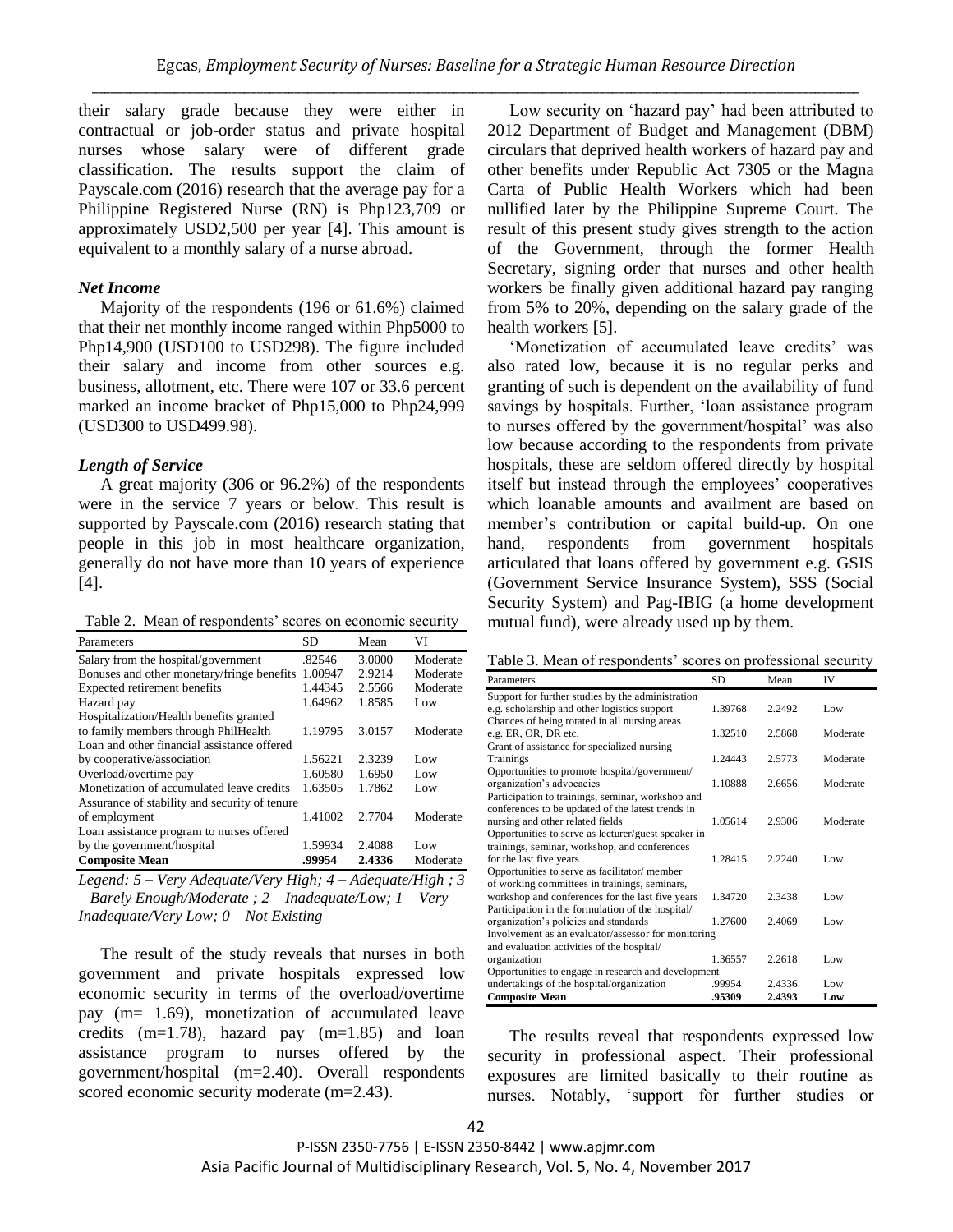scholarships' was marked low (m=2.24). The results validate the statements of the majority of Masters in Nursing students that their schooling is a personal expense.

Respondents also expressed limited involvement as lecturer, guest speaker, facilitator, member of a working committee in trainings, seminar, workshop, and conferences. The results also show that they seldom become part in the formulation of the hospital/organization's policies and standards. Their involvement as an evaluator/assessor for monitoring and evaluation activities of the hospital/organization and opportunities to engage in research and development undertakings of the hospital/organization were also scored low. Overall respondents scored professional security low (m=2.43).

The result of the present study takes support from the study of O'Keeffe, Corry & Moser (2015) which obtained a similar result on the level of job satisfaction of advanced nurse practitioners (ANP) and advanced midwife practitioners in the Republic of Ireland. In this prior study, all ANPs reported satisfaction with autonomy, sense of accomplishment, challenge, social interaction, and status in the organization. Lower levels of job satisfaction were attributed to the amount of involvement in research, opportunities to receive compensation for services provided outside normal working hours, the amount and the quality of administrative support, and the opportunity to negotiate bonuses and resources in return for productivity [6].

The results only speak about the reality in the nursing practice that registered nurse duties vary according to the areas of their expertise and positions. Primarily, however, they play a key role in promoting the wellness by performing a wide range of services. An RN mainly focuses on caring for and educating the patients and their family members about ways of prevention of diseases, etc. Hence, nurses assess patients' health problems and needs, develop, and execute nursing care plans, and uphold medical records [7]. The respondents lamented on their very limited professional opportunity and identity. Hence, professional identity is a factor affecting job satisfaction. Both professional identity and job satisfaction are important factors affecting nurses' intention of leaving the profession [8]. More promotional opportunities correlate positively with job satisfaction [3].

The results on Table 4 show that most of the parameters under Personal Security were marked high. Moderate scores were noted on parameters such as freedom in the discharge of professional duties (m=3.15), recognition and attention to feedbacks (m=3.48), freedom to establish and join organizations (m=3.18) and fairness in actions and in dealings with nurses by superiors (m=3.24).

Table 4. Mean of respondents' scores on personal security

| Parameters                                            | SD      | Mean   | VI       |
|-------------------------------------------------------|---------|--------|----------|
| Freedom in the discharge of professional duties,      |         |        |          |
| particularly with regard to personnel/                |         |        |          |
| patient management                                    | 1.01325 | 3.1551 | Moderate |
| Treatment of nurses as persons of dignity and         |         |        |          |
| worth                                                 | 1.08509 | 3.4810 | High     |
| Recognition and attention to feedbacks such as        |         |        |          |
| opinions/comments/suggestions for the                 |         |        |          |
| improvement of services                               | 1.05565 | 3.2025 | Moderate |
| Freedom to establish and join organizations           |         |        |          |
| of my choice, whether local, national, or             |         |        |          |
| international to further and defend interests         | 1.21545 | 3.1835 | Moderate |
| Fairness in actions and in dealings                   |         |        |          |
| with nurses by superiors                              | 1.14572 | 3.2444 | Moderate |
| Pleasant interpersonal relationship with supervisors, |         |        |          |
| fellow nurses and other personnel/stakeholders        | .96382  | 3.4652 | High     |
| Respect and appreciation from clients                 | .95821  | 3.6930 | High     |
| Consideration to one's religious belief and           |         |        |          |
| other personal circumstances                          | .98559  | 3.8133 | High     |
| Presence of personal motivation and drive for         |         |        |          |
| work                                                  | 1.02174 | 3.5222 | High     |
| Respect to one's gender preferences                   | .94674  | 3.9082 | High     |
| <b>Composite Mean</b>                                 | .87286  | 3.4452 | High     |

Personal security particularly the 'freedom in the discharge of professional duties' relates to 'compassion satisfaction' defined as the pleasure one experiences from being able to do his or her work well. It is feeling positive about one's own work performance, interaction with colleagues and the satisfaction of contributing to the work force. Hence, compassion satisfaction is the sum of all the positive feelings a person derives from helping others [9]. The one who has higher compassion satisfaction is found to be more satisfied with his or herself in providing a well-deserved care. A study has revealed that compassion satisfaction surges as nurses perform their own forms of self-care strategies such us talking with others, engaging in physical activities, and participating in spiritual activities [10]. This compassion satisfaction, however, was not completely experienced by the respondents as evidenced by their 'moderate' score to the corresponding parameters and their articulation during the focus group discussion.

Generally on Table 5, workplace security is scored 'moderate' by the respondents. It is notable, however, that 'good staffing pattern and job/area/shift rotation' (m=2.79) and 'presence of hi-tech and state-of-the-art equipment/apparatuses and trainings for their use' (m=2.85) scored lowest.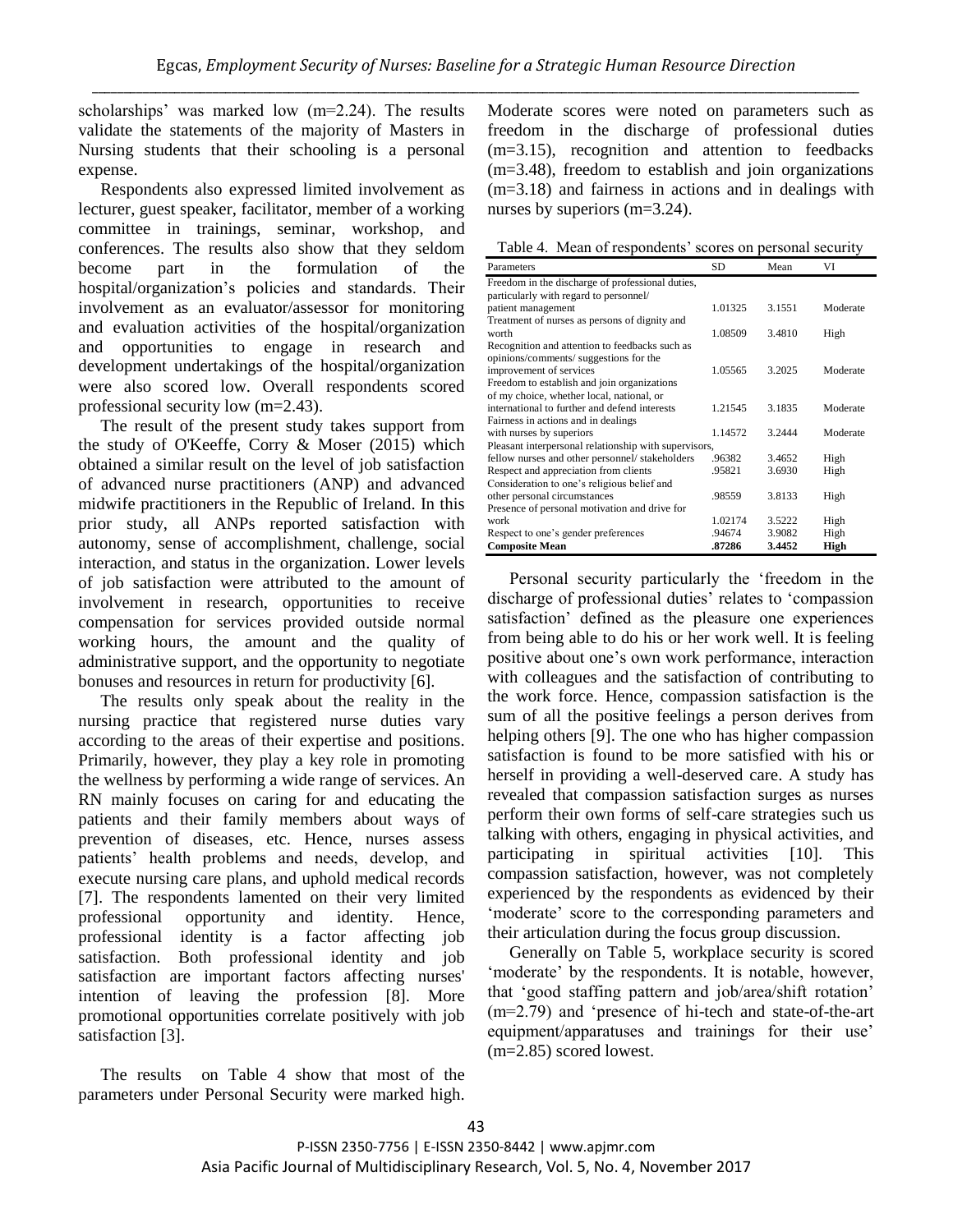|  |  |  |  |  | Table 5. Mean of respondents' scores on workplace security |
|--|--|--|--|--|------------------------------------------------------------|
|--|--|--|--|--|------------------------------------------------------------|

| Parameters                                          | <b>SD</b> | Mean    | VI       |
|-----------------------------------------------------|-----------|---------|----------|
| Availability of needed materials/apparatuses/       |           |         |          |
| gadgets/equipment in the conduct of nursing         |           |         |          |
| process                                             | 1.25074   | 3.1283  | Moderate |
| Proper trainings and provision of procedure/        |           |         |          |
| instruction manuals and flowcharts of use           |           |         |          |
| of equipment/machines                               | 1.20777   | 3.2566  | Moderate |
| Presence of hi-tech and state-of-the-art equipment/ |           |         |          |
| apparatuses and trainings for their use             | 1.50942   | 2.8520  | Moderate |
| Good staffing pattern and job/area/shift rotation   | 1.41579   | 2.7961  | Moderate |
| Proper job distribution and/or delegation           | 1.25807   | 3.0066  | Moderate |
| Proper coaching/mentoring by immediate              |           |         |          |
| supervisor/s                                        | 1.00903   | 3.1217  | Moderate |
| Fair performance evaluation system                  | 94358     | 3.0855  | Moderate |
| Pleasant organizational climate/                    |           |         |          |
| highly-engaging work environment                    | 1.04152   | 3.0658  | Moderate |
| Comfortable hazard, accident-free                   |           |         |          |
| working environment                                 | 1.14850   | 3.0329  | Moderate |
| <b>Composite Mean</b>                               | 1.02935   | 3.09014 | Moderate |

The results quantify the observations related to staffing and working environment articulated by the respondents during validation interview that 'staff nurses in the hospitals are required to be on duty longer than the legally-prescribed 8 hours. Some nurses work 12-16 hours. 'Nurse supervisors ask their subordinates to work overtime but some are not paid with overtime pay'. It is further expressed that most hospitals, especially in government institutions, have inadequate provisions of a safe working environment and proper protective equipment.

It was known that a positive work environment (e.g. adequate staffing and support of nurses) had been associated with lower nurse job burnout, intention to leave, and job dissatisfaction [11]. In general, hospitals that invest in positive work environment for nurses increase job retention [12]. Per result of the current study, however, it can be gleaned that when it comes to workplace security.

Table 6. Comparison on the Level of Employment Security of Nurses

| Source of  | Df      | Sum of | Mean   | Comp.  |      | Interpretation |
|------------|---------|--------|--------|--------|------|----------------|
| Variation  |         | Square | Square |        |      |                |
| Employment | 223.548 |        | 74.516 | 76.772 | .000 | Highly         |
| Security   |         |        |        |        |      | Significant    |

Table 6 shows that the F-test yielded an F ratio of 76.772 at a probability equals to .000 which is lower than the 0.05 level of significance. This rejects the hypothesis stating that there is no significant difference on the level of employment security of nurses when assessed at different categories. The results can be attributed to the distinctiveness of the 4 aspects of security.

The multiple comparison of the level of employment security of nurses revealed that only economic security and professional security were not significant with each other. The rests were highly significant against each other. This result rejects the hypothesis stating that there are significant differences among the level of employment security of nurses when compared among categories. Further, the result means that economic security does not affect professional security or vice versa.

Moreover, the level of economic security in government and private hospitals did not significantly differ while the other aspects marked significant difference (personal security) and highly significant differences (professional security and workplace security). This result means that the respondents, regardless of the type of hospital they are in, are within the same level of economic security despite differences in the figures of their basic salary. The marked significant differences on the 3 aspects of security (personal, professional and workplace) can be attributed to ones' perception of an 'ideal' hospital such as that found in the study of Toren, Zelker&Porat (2012), as the one with proximity to home, offers good employment conditions and has a positive social atmosphere [13].

The level of workplace security of male and female nurse-respondents marked a significant difference while no significant difference in other aspects (economic, professional, and personal). Result shows that male respondents were more secured in the workplace.

The level of economic security of the nurserespondents marked a highly significant difference when grouped according to civil status (single, married, widow, widower, and separated).

Table 6. Multiple comparison of the level of employment security of nurses

| Comparison                                     | Mean Difference | P Value | Interpretation            |
|------------------------------------------------|-----------------|---------|---------------------------|
| <b>Economic Security Professional Security</b> | $-.00566$       | .942    | Not Significant           |
| Personal Security                              | $-1.01160*$     | .000    | <b>Highly Significant</b> |
| <b>Workplace Security</b>                      | $-.52002*$      | .000    | <b>Highly Significant</b> |
| <b>Professional Security</b>                   |                 |         |                           |
| Personal Security                              | $-1.00594*$     | .000    | <b>Highly Significant</b> |
| <b>Workplace Security</b>                      | $-51436*$       | .000    | <b>Highly Significant</b> |
| Personal Security                              |                 |         |                           |
| Workplace Security.                            | 49158*          | .000    | <b>Highly Significant</b> |
|                                                |                 |         |                           |

P-ISSN 2350-7756 | E-ISSN 2350-8442 | www.apjmr.com Asia Pacific Journal of Multidisciplinary Research, Vol. 5, No. 4, November 2017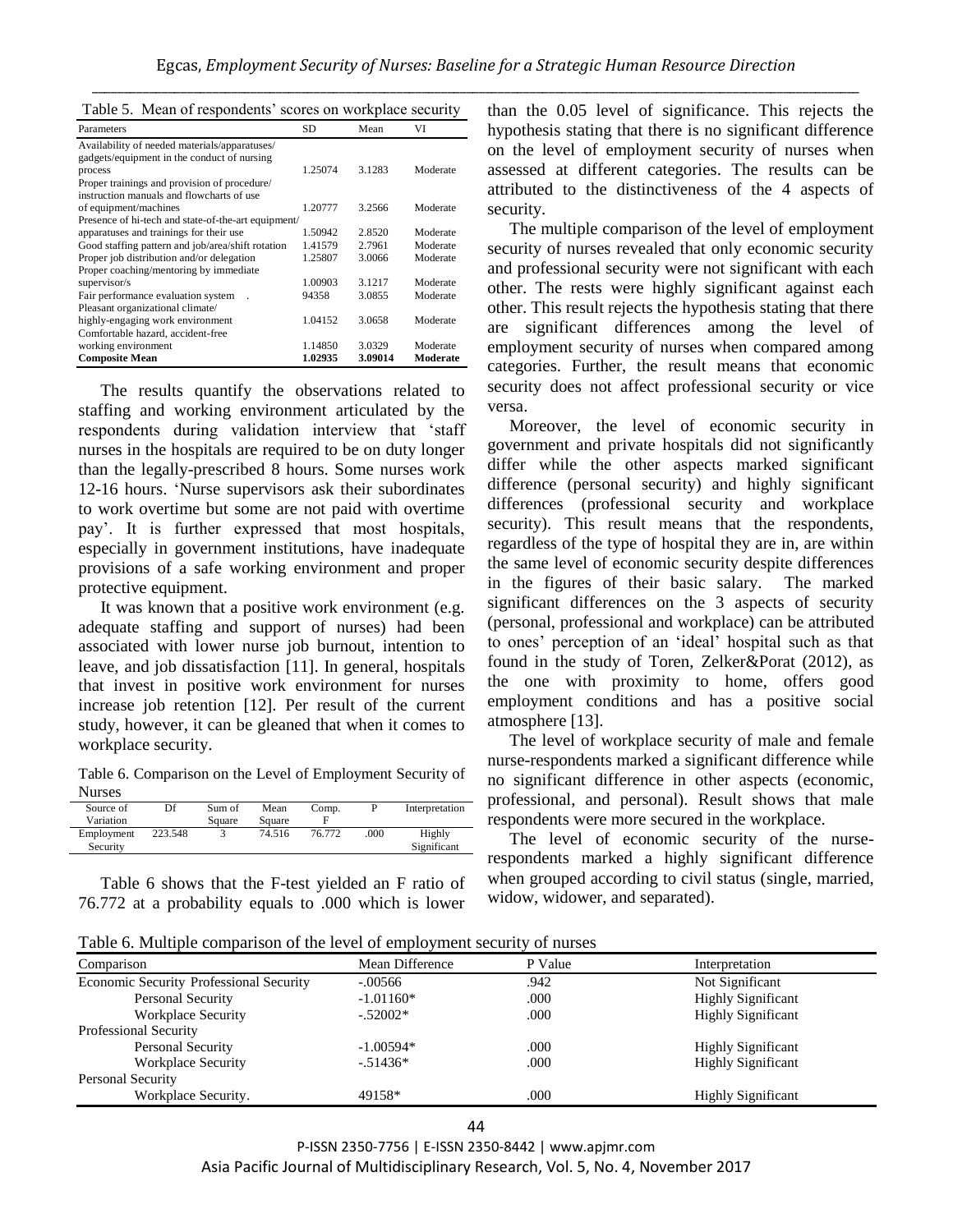This result can be attributed to the groups' distinct economic needs relative to support to family, siblings, and other dependents. Further test revealed that single respondents had the significantly higher level of economic security. The level of workplace security among permanent, contractual, and job order nurseemployees did not significantly differ while the other aspects marked significant difference (personal security) and highly significant differences (economic security and professional security).

The economic security of the nurse-respondents significantly differed when their salary grades were considered. The rest of the aspects of employment security (professional, personal, and workplace) did not differ significantly.

When grouped according to net income bracket, the nurse-respondents registered a highly significant difference in their economic security and at the same time their professional security. Further, their personal security as well as their workplace security significantly differed when net income was considered.

There was no significant difference on the level of employment security of the nurse-respondents when their number of dependents, their educational attainment, their ranks, and their lengths of service were considered.

| Table 7. Regression of different profile variables and employment security of nurses |                       |              |                    |              |                   |                                |
|--------------------------------------------------------------------------------------|-----------------------|--------------|--------------------|--------------|-------------------|--------------------------------|
| <b>Model</b>                                                                         | <b>Sum of Squares</b> | df           | <b>Mean Square</b> | $\mathbf{F}$ | Sig.              | Interpretation                 |
| (Regression of Types of Hospital and Employment Security)                            |                       |              |                    |              |                   |                                |
| Regression                                                                           | 7.514                 | 1            | 7.514              | 13.770       | .000 <sup>b</sup> | Highly Significant(Predictor)  |
| Residual                                                                             | 172.421               | 316          | .546               |              |                   |                                |
| Total                                                                                | 179.935               | 317          |                    |              |                   |                                |
| (Regression of Sex and Employment Security)                                          |                       |              |                    |              |                   |                                |
| Regression                                                                           | .032                  | $\mathbf{1}$ | .032               | .056         | .813 <sup>b</sup> | Not Significant                |
| Residual                                                                             | 178.143               | 309          | .577               |              |                   |                                |
| Total                                                                                | 178.176               | 310          |                    |              |                   |                                |
| (Regression of Civil Status and Employment Security)                                 |                       |              |                    |              |                   |                                |
| Regression                                                                           | 3.099                 | 1            | 3.099              | 5.477        | .020 <sup>b</sup> | Significant (Predictor)        |
| Residual                                                                             | 167.493               | 296          | .566               |              |                   |                                |
| Total                                                                                | 170.592               | 297          |                    |              |                   |                                |
| (Regression of Number of Dependents and Employment Security)                         |                       |              |                    |              |                   |                                |
| Regression                                                                           | .085                  | 1            | .085               | .172         | $.679^{\rm b}$    | Not Significant                |
| Residual                                                                             | 68.160                | 137          | .498               |              |                   |                                |
| Total                                                                                | 68.245                | 138          |                    |              |                   |                                |
| (Regression of Educational Attainment and Employment Security)                       |                       |              |                    |              |                   |                                |
| Regression                                                                           | .376                  | 1            | .376               | .660         | $.417^{b}$        | Not Significant                |
| Residual                                                                             | 174.427               | 306          | .570               |              |                   |                                |
| Total                                                                                | 174.803               | 307          |                    |              |                   |                                |
| (Regression of Rank and Employment Security)                                         |                       |              |                    |              |                   |                                |
| Regression                                                                           | 1.097                 | 1            | 1.097              | 2.040        | $.155^{\rm b}$    | Significant (Predictor)        |
| Residual                                                                             | 72.017                | 134          | .537               |              |                   |                                |
| Total                                                                                | 73.114                | 135          |                    |              |                   |                                |
| (Regression of Employment Status and Employment Security)                            |                       |              |                    |              |                   |                                |
| Regression                                                                           | 10.614                | 1            | 10.614             | 19.639       | .000 <sup>b</sup> | Highly Significant (Predictor) |
| Residual                                                                             | 166.469               | 308          | .540               |              |                   |                                |
| Total                                                                                | 177.083               | 309          |                    |              |                   |                                |
| (Regression of Salary Grade and Employment Security)                                 |                       |              |                    |              |                   |                                |
| Regression                                                                           | .187                  | 1            | .187               | .326         | $.569^{\rm b}$    | Not Significant                |
| Residual                                                                             | 79.633                | 139          | .573               |              |                   |                                |
| Total                                                                                | 79.819                | 140          |                    |              |                   |                                |
| (Regression of Net Income and Employment Security)                                   |                       |              |                    |              |                   |                                |
| Regression                                                                           | .674                  | 1            | .674               | 1.188        | $.277^{\rm b}$    | Not Significant                |
| Residual                                                                             | 179.261               | 316          | .567               |              |                   |                                |
| Total                                                                                | 179.935               | 317          |                    |              |                   |                                |
| (Regression of Length of Service and Employment Security)                            |                       |              |                    |              |                   |                                |
| Regression                                                                           | .678                  | 1            | .678               | 1.195        | $.275^{\rm b}$    | Not Significant                |
| Residual                                                                             | 179.256               | 316          | .567               |              |                   |                                |
| Total                                                                                | 179.935               | 317          |                    |              |                   |                                |

P-ISSN 2350-7756 | E-ISSN 2350-8442 | www.apjmr.com Asia Pacific Journal of Multidisciplinary Research, Vol. 5, No. 4, November 2017

#### 45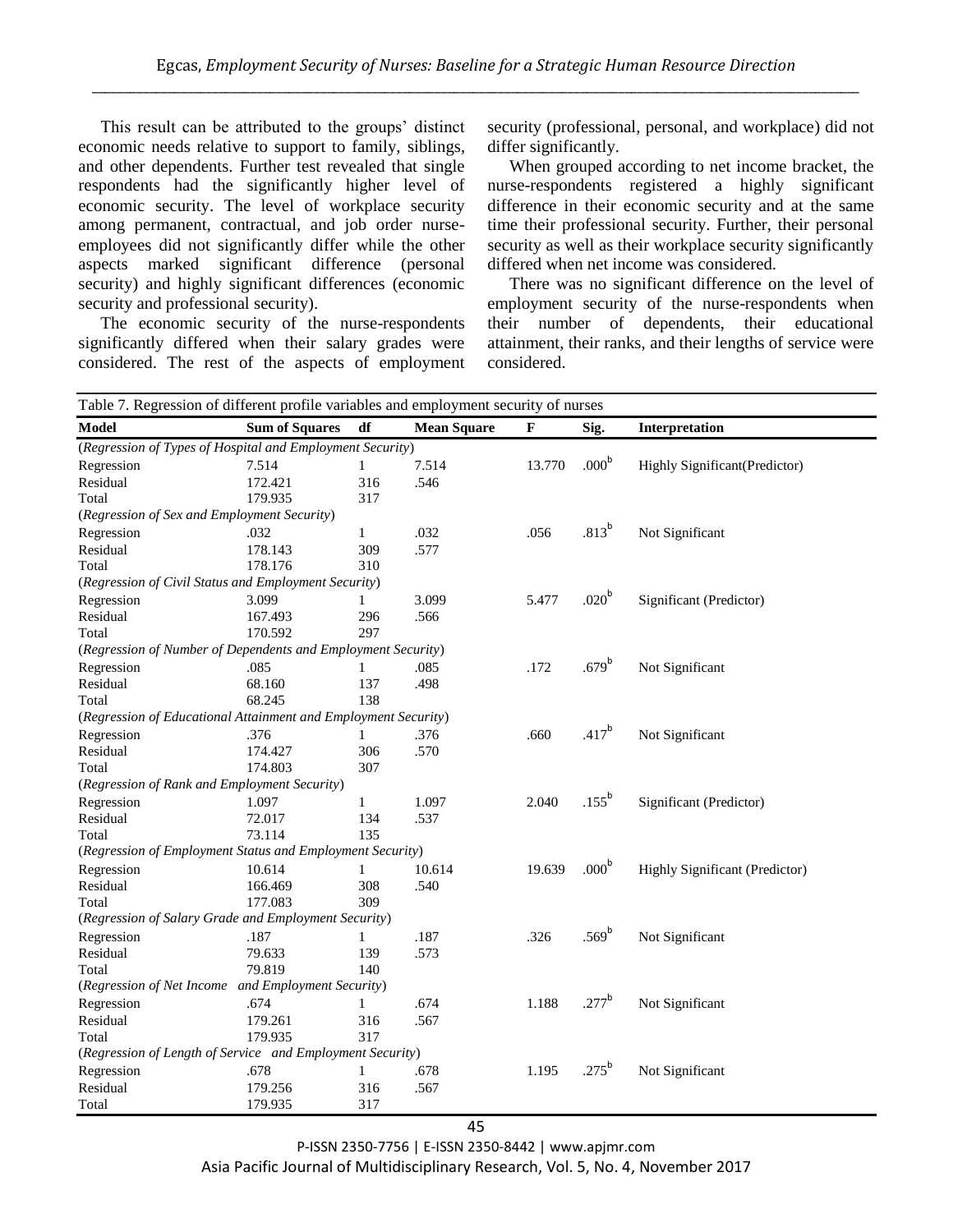The types of hospital, civil status, rank, and employment status are predictors of employment security of nurse-respondents. This means that these profile variables are dictating factors for employment security of nurses.

There is dearth in research literature to support the particular findings on the predictors of nurses' employment security. Hence, the researcher conducted a random validation interview with the respondents to elucidate the result of the analysis, thus the synthesis:

Firstly, the type of hospital as predictor of employment security has something to do with its distance to family home and conducive working climate a hospital offers. Congruent to Two-Factor Theory, working condition is a hygiene factor, that when in place results to the employees' general satisfaction.

Secondly, civil status as a predictor of employment security commonly attributes to the respondents' personal existence and familial obligation. For them, the degree of needs and obligation equate with security of employment. This is relative to work-life balance as one of the hygiene factors under Two-Factor Theory.

Thirdly, rank as a predictor relates to promotion as a motivator factor of the Two-Factor theory that when in place, results to high employee motivation.

Finally, employment status as a predictor, according to the respondents, simply relates to the security of tenure. In Two-Factor Theory, employment status is subsumed both under hygiene factor (job security) and motivator factor (status) that when in place, results to general satisfaction and high motivation of an employee.

## **CONCLUSION AND RECOMMENDATION**

It can be gleaned from the result of this study that the professional security of nurses seems critical. Professional identity and opportunity are wanting. Thus, strategizing the low professional security calls for a priority action and redirection. The types of hospital, civil status, rank, and employment status as predictors of employment security of nurse-respondents also demand consideration in any reform to be introduced in nursing management context.

The result of the study implies that the nurse leaders/managers must stress upon ensuring the adequacy of both motivation and hygiene factors, especially in aspects which promote professional security. This is to evade employees' discontent. Hence, the managers must make sure that the work is motivating and gratifying so that the employees are always energised to work and perform better. The Twofactor theory emphasizes upon job-enrichment to inspire the employees. The job must utilize the nurseemployee's skills and competencies to the maximum e.g. serving as lecturer, facilitator, evaluator, and researcher, in related undertakings and participating in the policy formulation. Proper implementation of remuneration, provision of incentives and benefits and loan facilities can sustain employees and can help improve the quality of their work. Administrators shall also vest nurses with skills to devise career development plans as part of the health organisations' approaches in developing their professional worth and eventually in retaining them.

The predictors of employment security of nurses such as the types of hospital, civil status, rank, and employment status must be given attention and ample consideration when doing innovation in human resource management education and training. For instance, a workplace-specific or a person-specific management framework may be developed and embodied in the organization's strategic human resource plans and policies.

Proper management of human resources is vital in providing a high-quality health care through the nurses and other health practitioners. A refocused action on human resources management in health care and more research are needed to develop new policies. Effective human resources management strategies are greatly needed to achieve high retention of nurses and attain better outcomes from and access to health care in the country. One strategic HR direction that health organizations shall prioritize is formulation and implementation of a dynamic Human Resource Development (HRD) Plan. This HRD Plan shall highlight synergy of support for employee development and empowerment properly aligned to organizations' vision, such as but not limited to: 1. Continuing professional development (scholarships for postbaccalaureate/graduate education, training-of-trainers, etc.); 2. Work-rechannel (health-lecturing engagement, performing personal/corporate social responsibilities, research engagement, etc.); 3.Employee evaluation and recognition (integrating appraisal and reward systems as vital parts of the employee lifecycle); and4. culture change through a shared vision (preparing and developing employees for changes).

## **REFERENCES**

[1] Lorenzo et al. (2007). Nurse Migration from a Source Country Perspective: Philippine Country Case Study. Health Services Research, 42(3 Pt 2): 1406–1418.